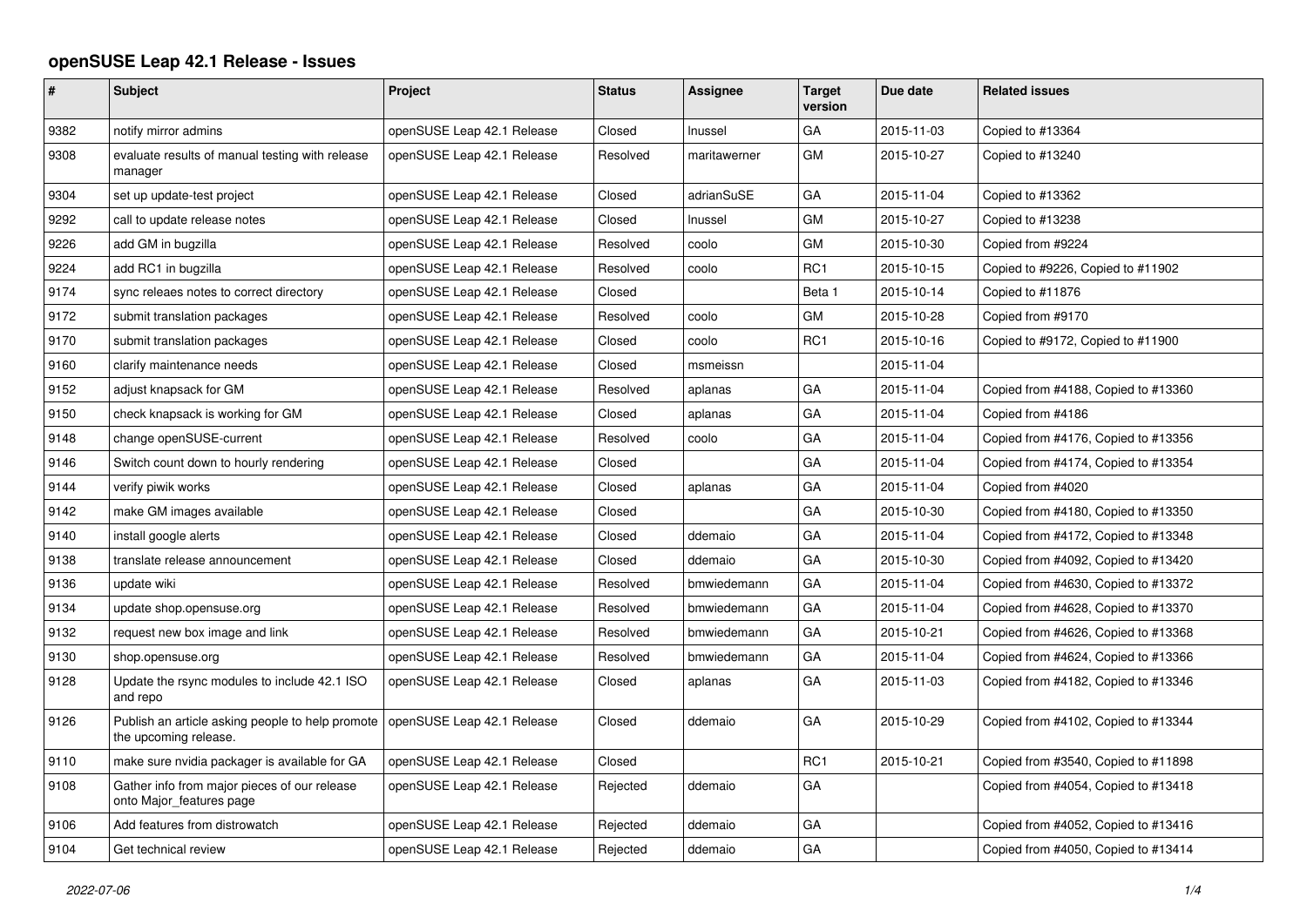| $\pmb{\#}$ | Subject                                                                              | Project                    | <b>Status</b> | <b>Assignee</b> | <b>Target</b><br>version | Due date   | <b>Related issues</b>                                    |
|------------|--------------------------------------------------------------------------------------|----------------------------|---------------|-----------------|--------------------------|------------|----------------------------------------------------------|
| 9102       | Get features page finished                                                           | openSUSE Leap 42.1 Release | Rejected      | ddemaio         | GA                       |            | Copied from #4048, Copied to #13412                      |
| 9100       | Move Major Features to feature guide page                                            | openSUSE Leap 42.1 Release | Closed        | ddemaio         | GA                       |            | Copied from #4046, Copied to #13410                      |
| 9098       | Write the Feature Guide                                                              | openSUSE Leap 42.1 Release | Rejected      | ddemaio         | GA                       |            | Blocks #9072, Copied from #4044, Copied to<br>#13408     |
| 9096       | send press kit                                                                       | openSUSE Leap 42.1 Release | Rejected      | ddemaio         | GA                       |            | Copied from #4082, Copied to #13406                      |
| 9094       | Assemble press kit.                                                                  | openSUSE Leap 42.1 Release | Rejected      | ddemaio         | GA                       |            | Copied from #4080, Copied to #13404                      |
| 9092       | Write 'reviewers quide', the mail for the press                                      | openSUSE Leap 42.1 Release | Rejected      | ddemaio         | GA                       |            | Copied from #4078, Copied to #13402                      |
| 9090       | Create list of people who can be interviewed                                         | openSUSE Leap 42.1 Release | Rejected      | ddemaio         | GA                       |            | Copied from #4076, Copied to #13400                      |
| 9088       | Create a Press Kit and send it to the press                                          | openSUSE Leap 42.1 Release | Rejected      | ddemaio         | GA                       |            | Copied from #4074, Copied to #13398                      |
| 9086       | Get quotes from important people                                                     | openSUSE Leap 42.1 Release | Rejected      | ddemaio         | GA                       |            | Copied from #4072, Copied to #13396                      |
| 9084       | Let our PR Agencies have one last look at the<br>announcement                        | openSUSE Leap 42.1 Release | Rejected      | ddemaio         | GA                       |            | Copied from #4070, Copied to #13394                      |
| 9082       | Get feedback on the draft press announce                                             | openSUSE Leap 42.1 Release | Resolved      | ddemaio         | GA                       |            | Copied from #4068, Copied to #13392                      |
| 9080       | Create a draft press announcement                                                    | openSUSE Leap 42.1 Release | Resolved      | ddemaio         | GA                       |            | Copied from #4066, Copied to #13390                      |
| 9078       | Write Press Announcement for openSUSE 13.2                                           | openSUSE Leap 42.1 Release | Rejected      | ddemaio         | GA                       |            | Copied from #4064, Copied to #13388                      |
| 9076       | Write community announcement for news.o.o                                            | openSUSE Leap 42.1 Release | Rejected      | ddemaio         | GA                       |            | Copied from #4056, Copied to #13386                      |
| 9074       | Get screenshots taken                                                                | openSUSE Leap 42.1 Release | Resolved      | ddemaio         | GA                       |            | Copied from #4062, Copied to #13384                      |
| 9072       | Assemble the Product highlights                                                      | openSUSE Leap 42.1 Release | Resolved      | ddemaio         | GA                       |            | Blocked by #9098, Copied from #4060, Copied to<br>#13382 |
| 9070       | Release Announcement                                                                 | openSUSE Leap 42.1 Release | Resolved      | ddemaio         | GA                       | 2015-10-30 | Copied from #4058, Copied to #13380                      |
| 9068       | Create social media backgrounds and badges                                           | openSUSE Leap 42.1 Release | Rejected      | ddemaio         | GA                       | 2015-10-16 | Copied from #4100, Copied to #13450                      |
| 9066       | Create release counter                                                               | openSUSE Leap 42.1 Release | Closed        |                 | Beta 1                   | 2015-10-05 | Copied from #4098, Copied to #11874                      |
| 9062       | <b>Sneak Peeks</b>                                                                   | openSUSE Leap 42.1 Release | Rejected      | ddemaio         | GA                       | 2015-11-04 | Copied from #4104                                        |
| 9060       | translate social media messages                                                      | openSUSE Leap 42.1 Release | Closed        | ddemaio         | GA                       | 2015-10-26 | Blocked by #9054, Copied from #4126, Copied to<br>#13448 |
| 9058       | Social media messages for SUSECon                                                    | openSUSE Leap 42.1 Release | Rejected      | ddemaio         | GA                       | 2015-10-30 | Copied from #4124                                        |
| 9056       | Make sure we have the right people prepared to<br>send out the social media messages | openSUSE Leap 42.1 Release | Resolved      | ddemaio         | GA                       | 2015-10-16 | Copied from #4122, Copied to #13444                      |
| 9054       | Create social media messages                                                         | openSUSE Leap 42.1 Release | Resolved      | ddemaio         | GA                       | 2015-10-23 | Blocks #9060, Copied from #4120, Copied to<br>#13442     |
| 9052       | Social media marketing                                                               | openSUSE Leap 42.1 Release | Resolved      | ddemaio         | GA                       | 2015-10-30 | Copied from #4118, Copied to #13440                      |
| 9050       | release party poster                                                                 | openSUSE Leap 42.1 Release | Resolved      | ddemaio         | GA                       | 2015-10-16 | Copied from #4216, Copied to #13438                      |
| 9048       | Create event pages on Facebook, Google+                                              | openSUSE Leap 42.1 Release | Resolved      | ddemaio         | GA                       | 2015-10-23 | Copied from #4116, Copied to #13436                      |
| 9046       | Update release party wiki pages                                                      | openSUSE Leap 42.1 Release | Resolved      | ddemaio         | GA                       | 2015-10-19 | Copied from #4114, Copied to #13434                      |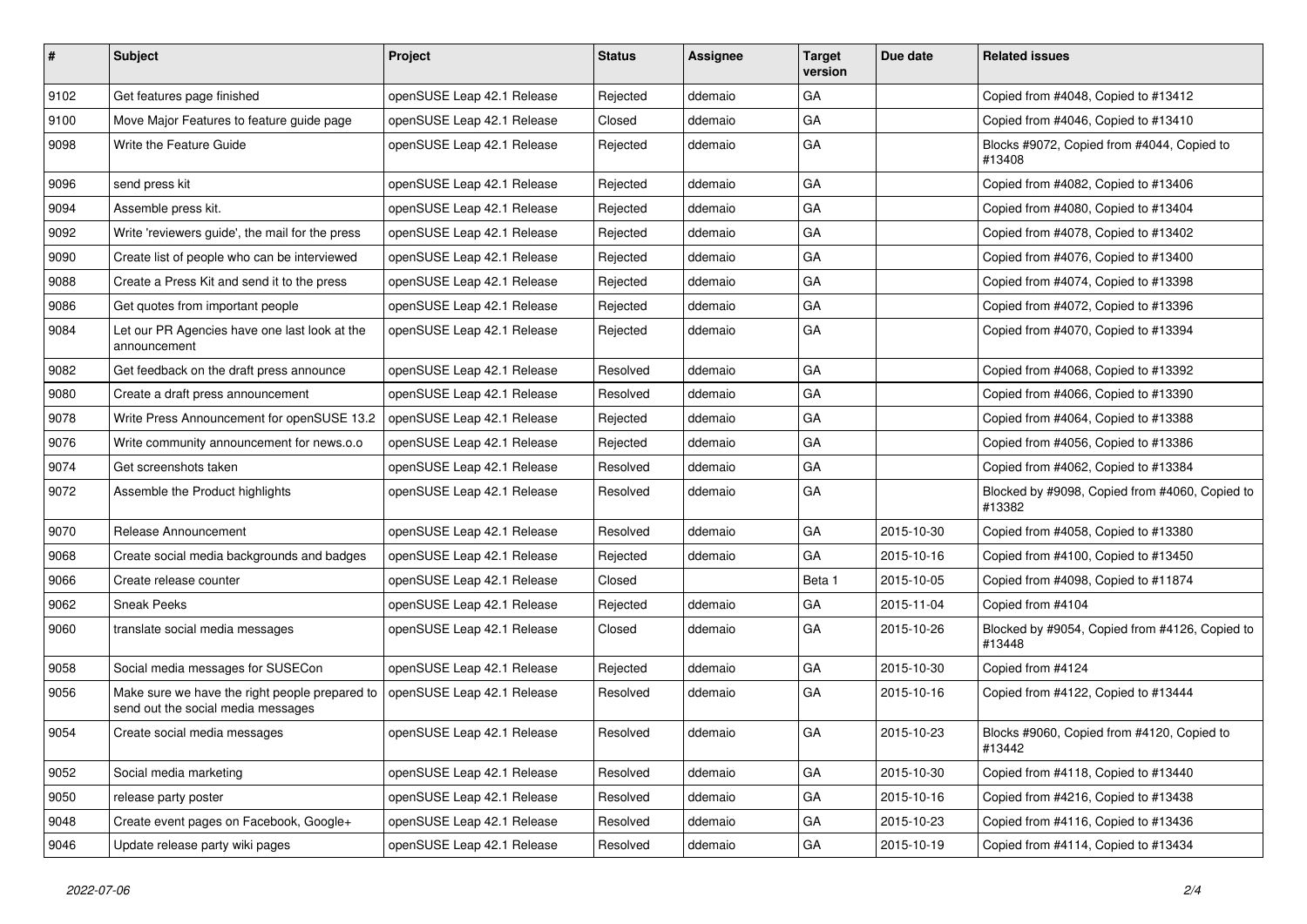| #    | Subject                                         | Project                    | <b>Status</b> | <b>Assignee</b>     | <b>Target</b><br>version | Due date   | <b>Related issues</b>                                     |
|------|-------------------------------------------------|----------------------------|---------------|---------------------|--------------------------|------------|-----------------------------------------------------------|
| 9044 | Write release party invitation article          | openSUSE Leap 42.1 Release | Rejected      | ddemaio             | GA                       | 2015-10-22 | Copied from #4112, Copied to #13432                       |
| 9042 | <b>Release Parties</b>                          | openSUSE Leap 42.1 Release | Resolved      | ddemaio             | GA                       | 2015-10-23 | Copied from #4110, Copied to #13430                       |
| 9038 | fix upgrade instructions in wiki                | openSUSE Leap 42.1 Release | Closed        | gschlotter          | GA                       | 2015-10-30 | Copied from #4028, Copied to #13320                       |
| 9036 | create basic wiki structure for new release     | openSUSE Leap 42.1 Release | Closed        | gschlotter          | GA                       | 2015-10-09 | Copied from #4150, Copied to #13318                       |
| 9034 | check all wiki pages on release day             | openSUSE Leap 42.1 Release | Closed        | gschlotter          | GA                       | 2015-11-04 | Copied from #4148, Copied to #13316                       |
| 9032 | install Leap 42.1 wiki pages as default         | openSUSE Leap 42.1 Release | Closed        | gschlotter          | GA                       | 2015-10-30 | Copied from #4146, Copied to #13314                       |
| 9030 | update wiki pages                               | openSUSE Leap 42.1 Release | Resolved      | gschlotter          | GA                       | 2015-11-03 | Copied from #4144, Copied to #13312                       |
| 9028 | move 13.2 to archive                            | openSUSE Leap 42.1 Release | Closed        | gschlotter          | GA                       | 2015-10-30 | Copied from #4142, Copied to #13310                       |
| 9026 | update opensuse wiki                            | openSUSE Leap 42.1 Release | Closed        | gschlotter          | GA                       | 2015-11-04 | Copied from #4140, Copied from #8780, Copied<br>to #13308 |
| 9024 | Send Gold Master announcement for<br>developers | openSUSE Leap 42.1 Release | Closed        | coolo               | GM                       | 2015-10-30 | Copied from #4088                                         |
| 9022 | sign iso images                                 | openSUSE Leap 42.1 Release | Resolved      | coolo               | <b>GM</b>                | 2015-10-30 | Copied from #4090                                         |
| 9020 | Trigger an online update for pullin-fluendo-mp3 | openSUSE Leap 42.1 Release | Resolved      | <b>BenniBrunner</b> | GM                       | 2015-11-02 | Copied from #3670                                         |
| 9018 | check manual was generated for OSP              | openSUSE Leap 42.1 Release | Resolved      |                     | GM                       | 2015-10-28 | Copied from #4084                                         |
| 9016 | merge back maintenance updates                  | openSUSE Leap 42.1 Release | Resolved      | coolo               | GM                       | 2015-10-29 | Copied from #9014, Copied to #13234                       |
| 9014 | merge back maintenance updates                  | openSUSE Leap 42.1 Release | Closed        |                     | RC1                      | 2015-10-14 | Copied from #4034, Copied to #9016, Copied to<br>#11896   |
| 9012 | make sure test updates are in the patterns      | openSUSE Leap 42.1 Release | Closed        | coolo               | RC1                      | 2015-10-14 | Copied to #11894                                          |
| 9010 | osp addon dvd                                   | openSUSE Leap 42.1 Release | Resolved      |                     | RC1                      | 2015-10-23 | Copied from #3960, Copied to #11892                       |
| 9008 | sync biarch dvd in totest/openga                | openSUSE Leap 42.1 Release | Rejected      |                     | RC <sub>1</sub>          | 2015-10-16 | Copied from #3956                                         |
| 9006 | enable repo-md in non-oss repo                  | openSUSE Leap 42.1 Release | Resolved      | coolo               | <b>GM</b>                | 2015-10-30 | Copied from #4040                                         |
| 9004 | make counter.o.o/link point to new portal       | openSUSE Leap 42.1 Release | Closed        |                     | RC <sub>1</sub>          | 2015-10-15 | Copied from #4038, Copied to #11890                       |
| 9002 | ask community to add repo xml                   | openSUSE Leap 42.1 Release | Closed        | Inussel             | RC <sub>1</sub>          | 2015-10-14 | Blocked by #8942, Copied from #4024, Copied to<br>#11888  |
| 9000 | update slide show                               | openSUSE Leap 42.1 Release | Closed        |                     | Beta 1                   | 2015-09-28 | Copied from #4032, Copied to #11872                       |
| 8998 | prepare software.opensuse.org                   | openSUSE Leap 42.1 Release | Closed        | ancorgs             | RC1                      | 2015-10-15 | Copied from #4036, Copied to #11886, Copied to<br>#12416  |
| 8996 | verify piwik works                              | openSUSE Leap 42.1 Release | Resolved      | aplanas             | RC1                      | 2015-10-15 | Copied from #3434, Copied to #11884                       |
| 8994 | EULA review/update                              | openSUSE Leap 42.1 Release | Resolved      | mlin7442            | Beta 1                   | 2015-10-17 | Copied from #4030, Copied to #11870                       |
| 8990 | create droplist                                 | openSUSE Leap 42.1 Release | Resolved      | coolo               | Beta 1                   | 2015-10-20 | Copied from #3448, Copied to #11868                       |
| 8988 | get signed shim                                 | openSUSE Leap 42.1 Release | Closed        | jsegitz             | RC <sub>1</sub>          | 2015-10-12 | Copied from #3430, Copied to #11882                       |
| 8948 | add 42.1 to OBS distributions                   | openSUSE Leap 42.1 Release | Closed        | adrianSuSE          | Beta 1                   | 2015-10-02 | Copied to #11866                                          |
| 8946 | release maintenance test updates                | openSUSE Leap 42.1 Release | Closed        | BenniBrunner        | Beta 1                   | 2015-09-30 | Copied to #11864                                          |